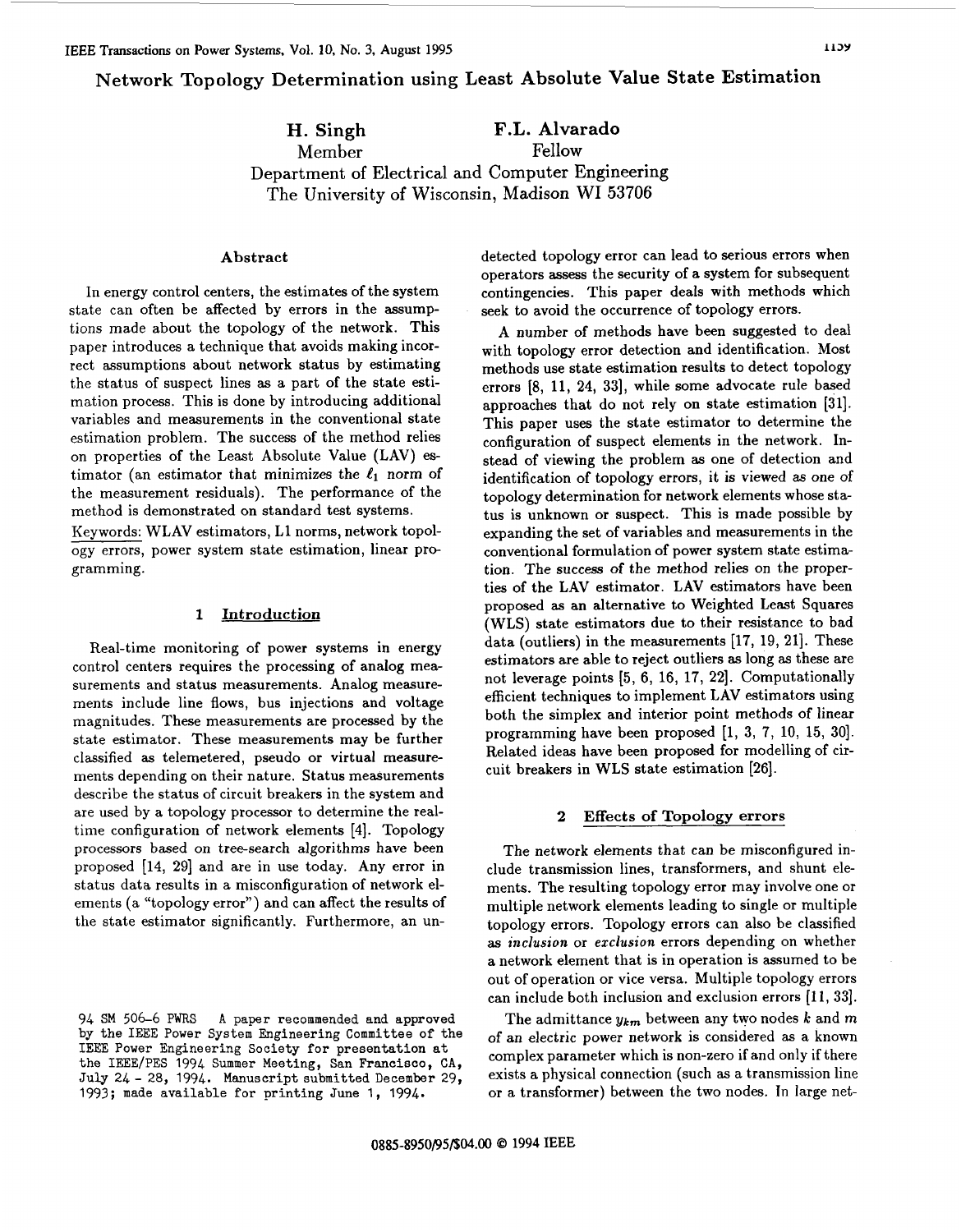works, most of the admittances **Ykm** are zero, since for any given node, physical connections exist only with a few other nodes of the network. Thus, the admittance matrix of the network is a sparse matrix. Any error in the assumptions of the existing physical connections amounts to an error in the admittance matrix of the network. This error is reflected **as** an error in the Jacobian matrix used in state estimation **[33].** This can be seen by considering the measurement model used in state estimation

$$
z = h^{\text{actual}}(x) + \epsilon \tag{1}
$$

where *z* is the given *m* dimensional measurement vector,  $x$  is the unknown  $n$  dimensional state vector and  $\epsilon$  is the *m* dimensional vector of measurement noise. **hactual**  is the non-linear function that relates the measurements to the states for the actual system configuration. Since it **is** expressed in terms of the network admittances, the function **h** used for an assumed network topology can be different from **hacrual.** Thus

$$
h^{\text{actual}}(x) = h^{\text{assumed}}(x) + \Delta h(x). \tag{2}
$$

The last two equations can be used to re-write the measurement model **as** 

$$
z = h^{\text{assumed}}(x) + [\Delta h(x) + \epsilon]. \tag{3}
$$

The measurements that are related to a topology error have a non-zero  $\Delta h_i(x)$ . (For a topology error in branch  $k - m$ , the related measurements are shown in Fig. 1.) The LAV estimator would normally reject these measurements. Examination of the residuals would identify topology errors.<sup>1</sup> However, such an approach is subject to failure if the related measurements are not rejected. This can happen in the case of zero injection measurements and also in the presence of leverage points in the state estimation model [5, **6, 221.** This paper introduces an alternative approach to solve the problem.

## **3 Problem Formulation**

Consider the parameterization of every branch admittance  $y_{km}$  by a real parameter  $\alpha_{km}$ . The effective branch admittance between nodes  $k$  and  $m$  is  $y_{km} \cdot \alpha_{km}$ where  $\alpha_{km}$  is determined as follows:

- 1.  $\alpha_{km} = 1$  if there exists a connection between nodes *<sup>k</sup>*and **m** under the given operating conditions (i.e. the line is "in service"),
- 2.  $\alpha_{km} = 0$  if there does not exist any connection between nodes *k* and *m* under the given operating conditions (i.e. the line is "out of service"), or

**'Data validation in substations using such an approach has been suggested in** *[20].* 



**Fig. 1:** Related *flow* and injection measurements *for*   $branch \; k - m$ .

3.  $\alpha_{km} = 0.5$  if the status of the connection between nodes *k* and m is uncertain. The value of 0.5 is chosen **as** an initial guess in the estimation of all  $\alpha_{km}$  corresponding to lines with unknown status. The total number of such lines is *p.)* 

The objective is to estimate all parameters  $\alpha_{km}$  which do not have a known value of either 0 or 1. This is done **as** a part of the state estimation process. The problem is set up **as** follows:

$$
\min ||r||_1 \tag{4}
$$

subject to

$$
r=z-h(x,\alpha) \tag{5}
$$

$$
\alpha_i = 0 \text{ or } 1 \quad \forall \ i = 1, \dots, p \tag{6}
$$

where,

- *z* is the *m* dimensional measurement vector
- $\alpha$  is the  $p$  dimensional parameter vector
- x is the *n* dimensional state vector  $(n + p < m)$
- *r* is the *rn* dimensional vector of measurement errors
- *h* is the m dimensional vector of non-linear functions which relate measurements to x and  $\alpha$ .

The form of the functions **h** can be found in any standard text on power systems, e.g. [13].

Although, the above problem is a non-differentiable, non-linear, mixed integer programming problem, its solution is obtained by solving a sequence of linear **pro**gramming problems. Consider the relaxation of the above problem obtained by discarding the integrality constraints (6) requiring  $\alpha_i$  to be 0 or 1. The most common class of methods for solving the resulting nonlinear  $\ell_1$  norm problem is Gauss-Newton [18]. The problem reduces to solving a sequence of linear  $\ell_1$  norm problems. The properties of the LAV estimator can be used to enforce integer (or near integer) values for  $\alpha$  by introducing the following additional restrictions (referred to **as** "0-1 pseudo-measurements" )

$$
\alpha + u = z_0 \tag{7}
$$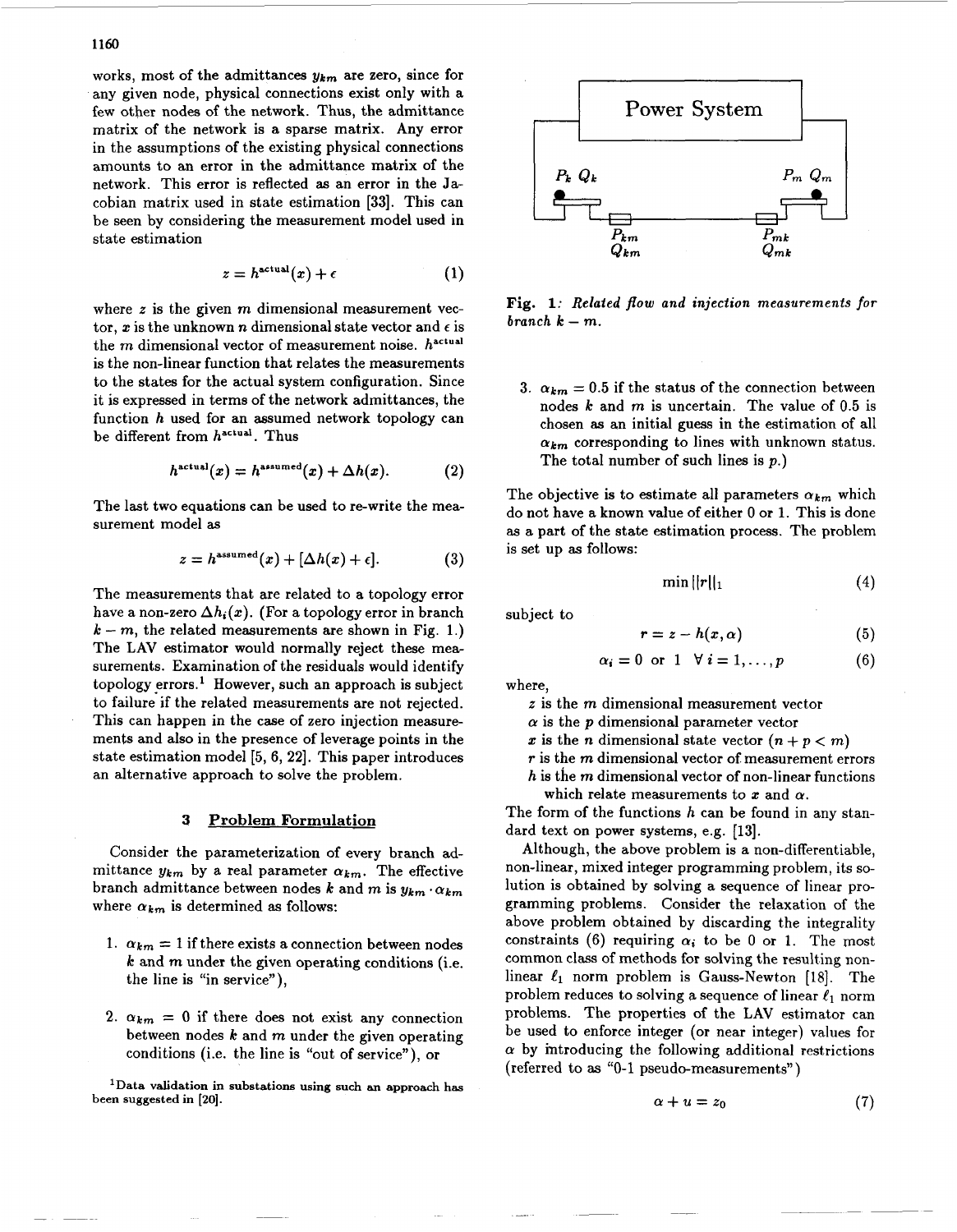

*Fig. 2: Variation of the e, norm of the residuals U and*   $v$  with  $\alpha$  shows that the 0-1 pseudo-measurements are *equivalent to introducing an exact penalty function on*   $\alpha$  as shown by the piecewise linear function above. The *minimization of the*  $\ell_2$  *norm of the residuals <i>u* and *v has a different effect as shown by quadratic function.* 

$$
\alpha + v = z_1 \tag{8}
$$

where  $z_0$  is a vector of zeros and  $z_1$  is a vector of ones. These may be interpreted as conflicting pseudomeasurements for the same quantity. The premise of the paper is that the LAV estimator will choose (or give priority to) the more accurate of these measurements from every pair of 0-1 pseudo-measurements. Fig. 2 shows the  $\ell_1$  and  $\ell_2$  norms of *u* and *v* as a function of a scalar  $\alpha$ . The augmented measurement vector  $\tilde{z}$  can be written as  $\tilde{z}^T = [z, z_0, z_1]^T$ , the augmented residual vector  $\tilde{r}$  is given as  $[r, u, v]^T$  and the augmented state vector  $\tilde{x}^T = [x, \alpha]^T$ . The linearized LAV problem can be written **as** 

$$
\min ||\tilde{H}\Delta \tilde{x} - \Delta \tilde{z}||_1 \tag{9}
$$

where  $\tilde{H}$  is the  $(m+2p) \times (n+p)$  Jacobian matrix,  $\Delta \tilde{z}$  is the  $(m+2p) \times 1$  residual vector and  $\Delta \tilde{x}$  is the unknown  $(n+p) \times 1$  update to the augmented state vector. The structure of the Jacobian matrix *H* is

$$
\tilde{H} = \begin{pmatrix} H & A \\ 0 & I \\ 0 & I \end{pmatrix} \tag{10}
$$

where  $H = \partial h / \partial x$ ,  $A = \partial h / \partial \alpha$ , both evaluated at  $(x^k, \alpha^k)$ , the values of x and  $\alpha$  at the current iteration.

The objective function in the above problem is a piecewise linear convex function. **A** general technique for optimizing such functions uses the concept of minimization models *[25]* **as** explained in the appendix. The problem is re-written **as** follows

$$
\begin{array}{ccc}\n\min & \zeta & (11) \\
\text{subject to } \zeta & \geq & \tilde{H}\Delta\tilde{x} - \Delta\tilde{z} \\
\zeta & \geq & -(\tilde{H}\Delta\tilde{x} - \Delta\tilde{z})\n\end{array}
$$

where  $\zeta$  is a  $(m + 2p) \times 1$  vector. At the solution, each element of *C* is bounded below by the larger of the corresponding elements from  $\tilde{H}\Delta\tilde{x} - \Delta\tilde{z}$  and  $\Delta\tilde{z} - \tilde{H}\Delta\tilde{x}$ . This model is an *inner model.* 

An equivalent minimization model can be obtained by introducing slack variables to convert the inequalities in the *inner model* to equalities followed by addition and. subtraction of the resulting equations. Alternatively this can be obtained directly by substituting  $\tilde{r}=\eta-\rho$  as<sup>2</sup>

$$
\min e^T(\eta+\rho)
$$

subject to

$$
(\tilde{H} I - I) \begin{pmatrix} \Delta \tilde{x} \\ \eta \\ \rho \end{pmatrix} = (\Delta \tilde{z}) \qquad (12)
$$

$$
\eta, \rho \ge 0
$$

where *e* is a  $(m+2p) \times 1$  vector of ones. The problem is solved for  $\Delta \tilde{x}$ . The value of  $\tilde{x}$  is then updated,  $\tilde{x}^{k+1}$   $\leftarrow$  $\tilde{x}^k + \Delta \tilde{x}$ . The constraints are linearized at the updated operating point,  $\tilde{x}^k = [x^k, \alpha^k]^T$  and the procedure is repeated until convergence. The problem is similar to the conventional LAV state estimation problem and can be solved using specialized techniques that have been applied for that purpose **[l, 3, 7,** 10, **15,** *301.* 

#### **Test Results**

The method proposed in this paper has been tested on the *6* bus Ward and Hale system and the IEEE **14, 30** and **118** bus systems. The methodology of testing starts with a power flow run for a certain known network configuration to generate the measurement set for the state estimator. This measurement set is used to estimate  $\alpha$  for all the unmetered lines in the system. The results for the different systems are shown in Tables **1-4.** Both, LAV and Least Squares estimates are shown for the cases studied. The presence of 0- 1 pseudo-measurements on  $\alpha$  helps the LAV estimator and works against the Least Squares estimator. However, in the absence of these constraints, it may not even be possible to solve the Least Squares case due to ill-conditioning of the Jacobian matrix. This is due to the small magnitudes of some elements in the columns of *A.* For example, in the **30** bus system for a given configuration and state, the condition number of the Jacobian matrix is improved from 10000 to 230 by introducing additional rows corresponding to  $0-1$  measurements. The only additional computational effort involved in the method is due to the slightly expanded

<sup>&</sup>lt;sup>2</sup>The variables  $\eta$  and  $\rho$  are subject to a "complementarity" condition  $(\eta_i \rho_i = 0)$ . This condition is not explicitly written **in the model since it is automatically satisfied at the solution of the minimization problem. The same** *cannot* **be said for a maximization problem. The dual formulation used in [30] can be**  obtained from both the above minimization models.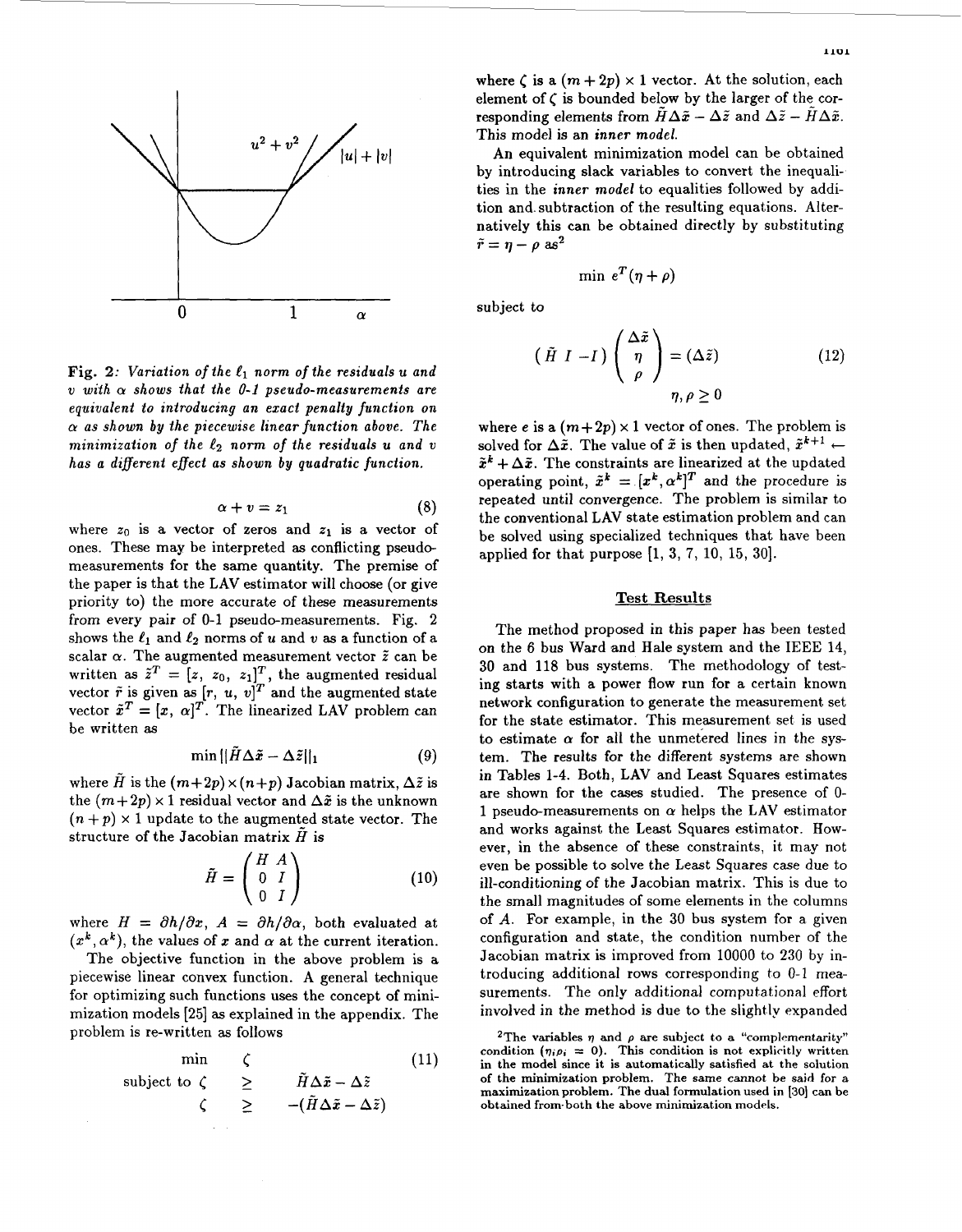size of the Jacobian matrix. The measurement redundancy level used is between **2** and **2.37.** The test results show that the estimates obtained for  $\alpha$  are very close to 0 or **1** for the LAV estimator while they are close to **0.5** for the Least Squares estimator.

Table 1: Estimated values of  $\alpha$  for the 6 *bus system*.

| Unmetered   Actual |               | Estimates for $\alpha_{km}$ |               |
|--------------------|---------------|-----------------------------|---------------|
| Line               | <b>Status</b> | LAV                         | Least Squares |
|                    | In            | 0.974                       | 0.538         |
|                    | In            | 0.992                       | 0.543         |
|                    | Out           | 0.023                       | 0.510         |

Table 2: Estimated values of  $\alpha$  for the 14 *bus system*.

| Unmetered | Actual        | Estimates for $\alpha_{km}$ |                      |
|-----------|---------------|-----------------------------|----------------------|
| Line      | <b>Status</b> | $\overline{\rm LAV}$        | <b>Least Squares</b> |
| $1 - 2$   | In.           | 1.000                       | 0.561                |
| $2 - 4$   | In            | 1.000                       | 0.516                |
| $4 - 5$   | In            | 0.931                       | 0.518                |
|           | Out           | 0.000                       | 0.492                |



**Fig. 3:** *IEEE 14 bus system with four unmetered lines (broken lines) whose status is suspect. Three of these lines are in service while line 4-9 is out of service.* 

# **4 Imdementation Issues**

## **Detectability of topology errors**

In the absence of any related injection measurements, a topology error cannot be detected by conventional means3. Conditions for detectability of topology errors

**31t is possible to detect the status of a line in the absence of related measurements, but this requires the use of more than one state estimate [2].** 

Table 3: Estimated values of  $\alpha$  for the 30 bus system.

| Unmetered          | Actual        | Estimates for $\alpha_{km}$ |                      |
|--------------------|---------------|-----------------------------|----------------------|
| Line               | <b>Status</b> | <b>LAV</b>                  | <b>Least Squares</b> |
| $1 - 2$            | $\ln$         | 0.999                       | 0.608                |
| $8 - 28$           | Out           | 0.000                       | 0.499                |
| $12 - 15$          | In            | 0.999                       | 0.501                |
| $19 - 20$          | In            | 0.995                       | 0.500                |
| $\overline{22-24}$ | In            | 0.995                       | 0.500                |
| $\overline{29-30}$ | Out           | 0.001                       | 0.499                |

Table 4: Estimated values of  $\alpha$  for the 118 bus system.

| Unmetered   | $\overline{\operatorname{Actual}}$ | Estimates for $\alpha_{km}$ |                      |
|-------------|------------------------------------|-----------------------------|----------------------|
| Line        | <b>Status</b>                      | LAV                         | <b>Least Squares</b> |
| $4 - 5$     | In                                 | 1.000                       | 0.509                |
| $4 - 11$    | In                                 | 1.000                       | 0.534                |
| $5 - 11$    | In                                 | 1.000                       | 0.548                |
| $14 - 15$   | In                                 | 0.946                       | 0.499                |
| $15 - 19$   | In                                 | 1.000                       | 0.505                |
| $25 - 27$   | In                                 | 1.008                       | 0.668                |
| $44 - 45$   | In                                 | 1.000                       | 0.509                |
| $114 - 115$ | In                                 | 1.000                       | $\overline{0.499}$   |

have been addressed in **[8, 9, 331.** Test results presented in this paper assume that these conditions are satisfied. In the absence of related measurements, the column of *A* that corresponds to the given branch is all zeros and results in making *A* rank deficient. The presence of 0-1 pseudo-measurements for  $\alpha$  ensures that, even in the absence of related measurements, the matrix  $\hat{H}$  is not rank deficient. Although algorithms for calculation of LAV estimates do not necessarily require *I?* to be full rank, it is an assumption made in many interior point methods (such **as** those used in **[30])** and is helpful numerically. However, estimates of  $\alpha$  obtained without related measurements may not be reliable.

# **Increasing the redundancy level**

The ability of the LAV estimator to reject outliers among the measurements depends upon the presence of a sufficient number of good measurements, i.e., a reasonable redundancy level. It is possible to improve the redundancy level by exploiting the fact that, although the state vector and the measurements change with time, the parameters do not. Hence, a sequence of measurements can be processed together to improve the redundancy. If two scans are chosen, the following system is obtained (subscripts in parenthesis denote time instants) :

$$
\begin{pmatrix}\nH_{(1)} & 0 & A_{(1)} \\
0 & H_{(2)} & A_{(2)} \\
0 & 0 & I \\
0 & 0 & I\n\end{pmatrix}\n\begin{pmatrix}\n\Delta x_{(1)} \\
\Delta x_{(2)} \\
\Delta \alpha\n\end{pmatrix} =\n\begin{pmatrix}\n\Delta z_{(1)} \\
\Delta z_{(2)} \\
\Delta z_1 \\
\Delta z_0\n\end{pmatrix}.
$$
\n(13)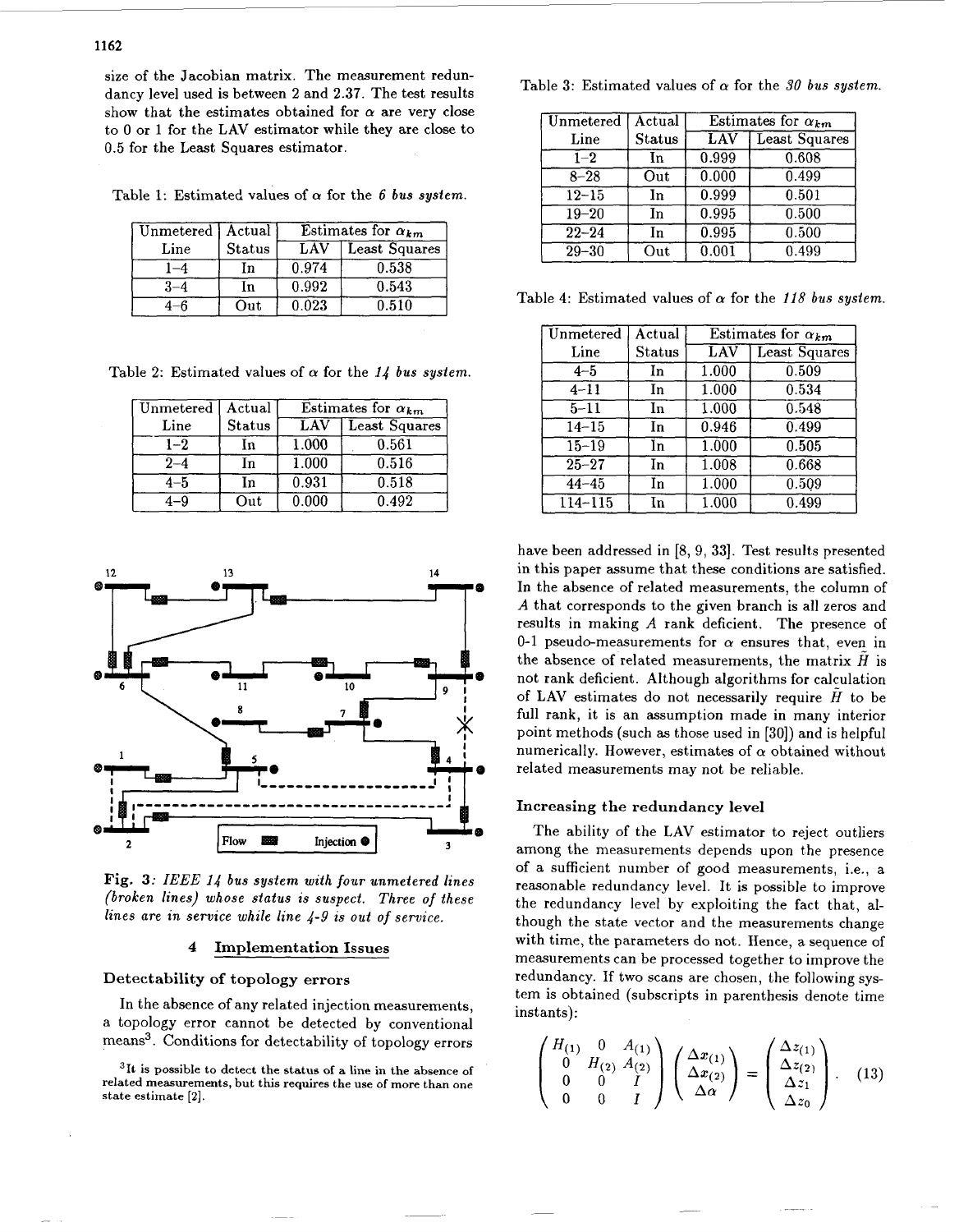This approach assumes that a network switching does not take place between the chosen measurement samples. Similar ideas have been expressed for parame ter estimation using a recursive least squares approach [12, 23]. Methods to solve the LAV problem by processing small subsets of measurements at a time using Lagrangian relaxation have been developed recently **[32].** 

# Optimality Conditions

The original problem has been solved by relaxing the integrality constraints requiring  $\alpha_i$  to be 0 or 1. The feasible region of the resulting relaxation contains the feasible region of the original problem. The optimal solution for the relaxed problem is **also** optimal for the problem if and only if it is feasible for the original problem, i.e.  $\alpha$  is 0 or 1. There is no guarantee that all components of  $\alpha$  will be integer<sup>4</sup>. Although the properties of LAV estimators make it reasonable to expect integer (or near integer) estimates for  $\alpha$  in the relaxed problem, this may not always be the case, particularly in the presence of bad data among the measurements.

The method to deal with a non-integer estimate for  $\alpha_i$  is to introduce the restriction  $\alpha_i = 0$  or  $\alpha_i = 1$ . The resulting non-convex problem can then be solved using a branch and bound approach [18]. A branch and bound approach was used for the more general problem of bad data detection in [27]. In the problem considered here, only a small subset (possibly empty) of  $\alpha$  variables may need to be branched upon. This makes the problem tractable for large systems.

## *5* Conclusions

The paper has introduced a new method for determining the topology of electric power networks by introducing status variables in the non-linear  $\ell_1$  norm problem. This amounts to introducing additional variables and constraints in conventional LAV state estimation. Test results from standard systems indicate that that the method can make it possible to estimate the status of suspect lines with only minor modifications to existing LAV estimators.

#### Acknowledgement

This paper is based on work supported by **NSF** grant ECS-9215271.

#### References

**[l]** A. Abur and M. K. Celik. A fast algorithm for the weighted least absolute value state estimation. **IEEE Transactions on Power Systems, 6( I),** February **1991.** 

**'There are instances when it is possible to predict that the solution of a relaxed problem will be integer, e.g. when the constraint matrix is totally unimodular [ZS]. However, this is difficult to do here.** 

*1163* 

- topology errors. **IEEE Transactions on Power Apparatus and Systems, 100(11):4553-4561,** November **1981.**
- **[3]** E.W. Bacon, K.A. Clements, and P.W. Davis. Accelerated interior point methods for least absolute value state estimation in electric power networks. In **Athens Power Tech, Joint International Conference NTUA-IEEE/PES,** September **1993.**
- **[4]** A. Bose and K.A. Clements. Real time modelling of power networks. **Proceedings of the IEEE, 75( 12):1607- 1622,** December **1987.**
- **[5]** M. **K.** celik and A. Abur. A robust WLAV state es timator using transformations. **IEEE Transactions on Power Systems, 7(1):106-113,** February **1992.**
- **[6] M. K.** Celik and A. Abur. Use of scaling in WLAV estimation of power system states. **IEEE Transactions on Power Systems, 7(2):684-692,** May **1992.**
- **[7] K.** A. Clements, P. W. Davis, and K. D. Frey. An efficient algorithm for computing the weighted least absolute value estimage in power system static state estimation. In **Proceedings of the IFAC Conference on Power Systems and Power Plant Control, 1989.**
- **[8]** K.A. Clements and P.W. Davis. Detection and identification of topology errors in electric power systems. **IEEE Transactions on Power Apparatus and Systems, 3(4):1748-1753, 1988.**
- **[9]** K.A. Clements and P.W. Davis. Fundamental results in the detection and identification of topology errors in electric power networks. Internal Report, Worcestor Polytechnic Institute, **1992.**
- **[IO]** K.A. Clements, P.W. Davis, and K.D. Frey. An interior point algorithm for weighted least absolute value power ssytem state estimation. **IEEE Transactions on Power Systems, 1991. To** appear. Presented at the IEEE/PES Winter Meeting, paper 91-WM **235-2** PWRS.
- [11] A. Simões Costa and J.A. Leão. Identification of topology errors in state estimation. **IEEE Transactions on Power Systems, 8(4),** November **1993.**
- [12] A.S. Debs. Estimation of steady state model parameters. **IEEE Transactions on Power Apparatus and Systems, 93(5):1260-1268,** September/October **1974.**
- **[13]** A.S. Debs. **Modern Power Systems Control and Operation.** Kluwer Academic Publishers, Norwell, Massachussetts, **1988.**
- **[14]** T.E. DyLiacco, K.A. Ramarao, and A.W. Weiner. Network status analysis for real time systems. In *8th* **PICA Conference Proceedings,** pages **356-362,** July **1973.**
- **[15]** A. A. El-Keib and H. Singh. Fast linear programming state estimation using the dual formulation. **IEEE Transactions on Power Systems, 7(3):1088-1097, 1992.**
- [16] S.P. Ellis and S. Morgenthaler. Leverage and breakdown in L1 regression. **Journal** of **the American Statistical Association, 87(417):143-148,** March **1992.**
- [17] D. M. Falcão, P. A. Cooke, and A. Brameller. Linear programming state estimation: Error analysis and gross error identification. **IEEE Transactions on Power Systems, 3(3):809-815,** August **1988.**
- **[18]** R. Fletcher. **Practical Methods of Optimization.** Wiley, Chichester, **1987.**
- [19] M. R. Irving, R. C. Owen, and M. J. H. Sterling. Power system state estimation using linear programming. **Proceedings of the Instution of Electrical Engineers (Part C), 125:978-985, September 1978.**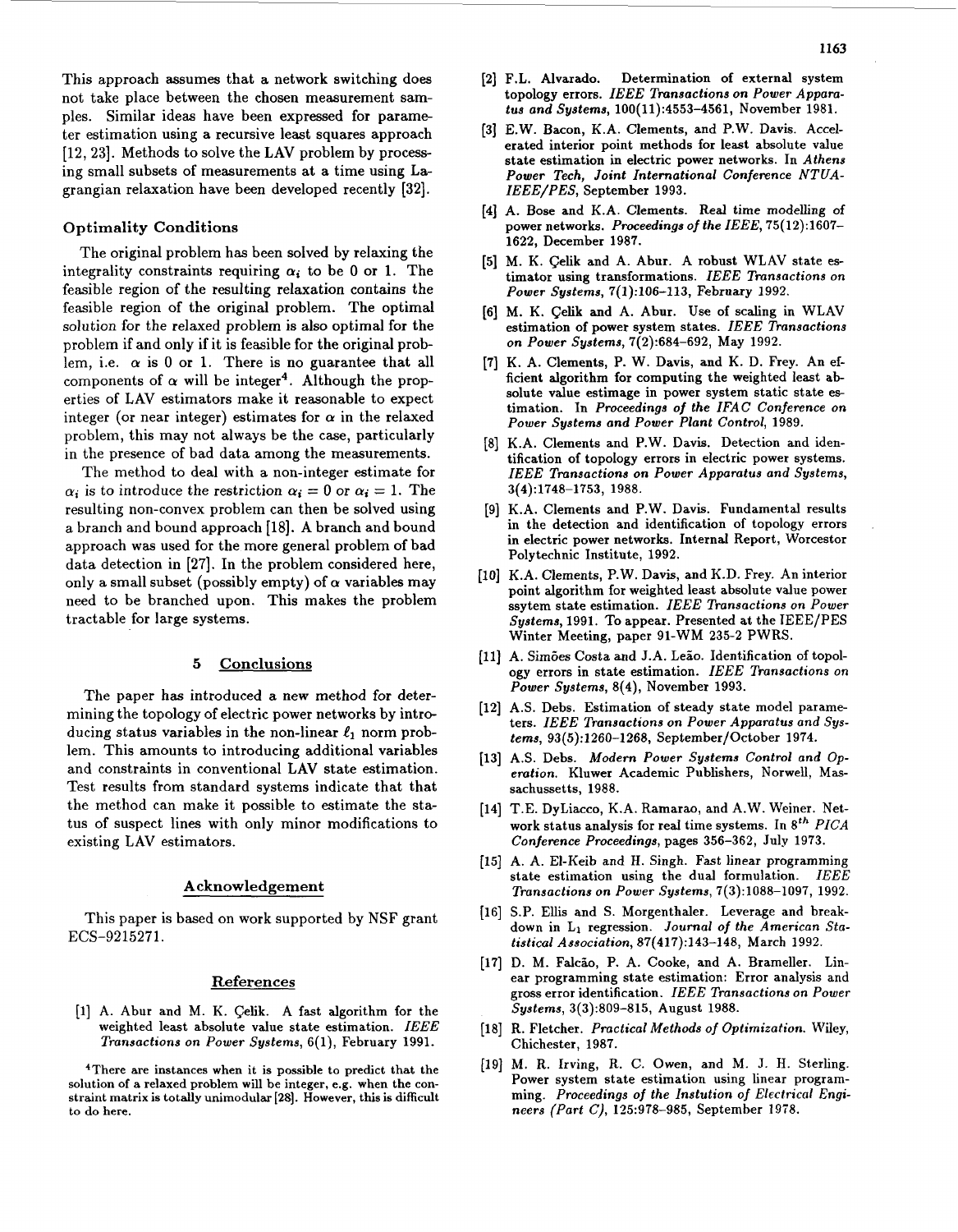- [20] M.R. Irving and M.J.H. Sterling. Substation data validation. **Proceedings** *of* **the Instution** *of* **Electrical Engineers (Part C), 129:119-122,** May **1982.**
- W. W. Kotiuga and M. Vidyasagar. **Bad** data rejection properties of weighted least absolute value techniques applied to static state estimation. **IEEE Transactions on Power Systems, 101(4):844-851,** April **1982.**
- V. Phaniraj L. Mili and P.J. Rousseeuw. Least median of squares estimation in power systems. IEEE Trans**actions on Power Systems, 6(2):511-523, 1991.**
- W.H.E. Liu, F.F. Wu, and S.M. Lun. Estimation of parameter errors from measurement residuals in state estimation. **IEEE Transactions on Power Systems**, **7(1):81-88,** February **1992.**
- [24] R.L. Lugtu, D.F. Hackett, K.C. Liu, and D.D. Might. Power system state estimation: Detection of topology errors. **IEEE Transactions on Power Apparatus and Systems, 99(6):2406-2411,** November **1981.**
- [25] R.R. Meyer, M.V. Thakkar, and W.P. Hallman. Rational mixed-integer and polyhedral union minimiza-<br>tion models. Mathematics of Operations Research. Mathematics of Operations Research, **5(1):135-146,** February **1980.**
- [26] A. Monticelli. Modelling circuit breakers in weighted least squares state estimation. IEEE Transactions on **Power Systems, 8(3),** August **1993.**
- [27] A. Monticelli, F.F. Wu, and M. Yen. Multiple bad data identification for state estimation by combinatorial optimization. **ZEEE Transactions on Power Delivery, PWRD-1(3):361-369,** July **1986.**
- [28] Christos H. Papadimitriou and Kenneth Steiglitz. **Combinatorial Optimization: Algorithms and Complezity.** Prentice Hall, Englewood **Cliffs, 1982.**
- A. M. Sasson, S. T. Ehrman, P. Lynch, and L. S.  $\lceil 29 \rceil$ VanSlyck. Automatic power system network topology determination. IEEE Transactions on Power Appara**tus and Systems, 92510-618,** March/April **1973.**
- [30] H. Singh and F.L. Alvarado. WLAV state estimation using interior point methods. IEEE Transactions on **Power Systems, 9(3):1478-1484,** August **1994.**
- [31] N. Singh and H. Glavitsch. Detection and identification of topological errors in online power system anal**ysis. ZEEE Transactions on Power Systems, 6(1):324- 331,** February **1991.**
- M.G. **Sklar** and R.D. Armstrong. Lagrangian approach for large scale least absolute value estimation. **Computers in Operations Research, 20(1):83-93, 1993.**
- F.F. Wu and W.H.E. Liu. Detection and identification of topology errors by state estimation. **ZEEE Transactions on Power Systems, 4(1):176-183,** February **1989.**

#### Appendix

# **Minimization Models**

The basic idea of a **minimization model** is to replace a given function by a minimization problem in terms of other functions which are of a simpler form. To state this more formally, let  $f : \mathbb{R}^n \to \mathbb{R}$  be a real function and S be a subset of  $\mathbb{R}^n$ . Let  $MM(x)$  denote the following optimization problem (where **z** is a parameter):

$$
\min \{g(y) \mid y \in Y \cap G(x)\} \tag{A.1}
$$

where  $y \in \mathbb{R}^m$ ,  $Y \subset \mathbb{R}^m$ , and  $G(x)$  is a subset of  $\mathbb{R}^m$ for any x. Let  $\omega(x)$  be the optimal value for  $MM(x)$ . Then *MM(x)* is said to be a **minimization model** for  $f(x)$  on S if  $f(x) = \omega(x)$  for all  $x \in S$ .

The application of minimization models is based on a theorem **[25]** which says that when a function appearing **as** a term in the objective function of a minimization problem has a **minimization model,** then the term may be replaced by its minimization model. This is of use only if the **minimization model** is in terms of functions that are simpler than the original function. Piecewise linear convex functions are polyhedral functions and are known to possess Linear Programming Minimization Models (LPMM)s.

As an example, the absolute value function  $y = |x|$ can be represented by the following minimization model which does not involve the absolute value function

$$
y = \{\min z \mid z \geq x; \quad z \geq -x\} \tag{A.2}
$$

A generalization of this is used to re-express the  $\ell_1$  norm problem **as** a linear program.

Fernando L. Alvarado (F'93) obtained a **BS** degree from the National University of Engineering in Lima, Peru, a MS degree from Clarkson University, and **a**  Ph.D. from the University of Michigan. He is currently a Professor at the University of Wisconsin in Madison in the Department of Electrical and Computer Engineering. His main interests are in computer applications to power systems and large sparse matrix problems.

Harmohan Singh **(S'87)** received a BE(Hons) degree from Panjab University, India in 1987, an MS degree from The University of Alabama in 1990, and a Ph.D. from the University of Wisconsin-Madison in 1994, all in electrical engineering. His research interests include power systems analysis and mathematical programming. Harry is also interested in technical issues related to re-structuring efforts in the electric utility industry. He worked with the Pacific **Gas** and Electric Company during the summers of 1992 and 1994 and is a member of IEEE, SIAM, Eta Kappu Nu and Sigma Xi.